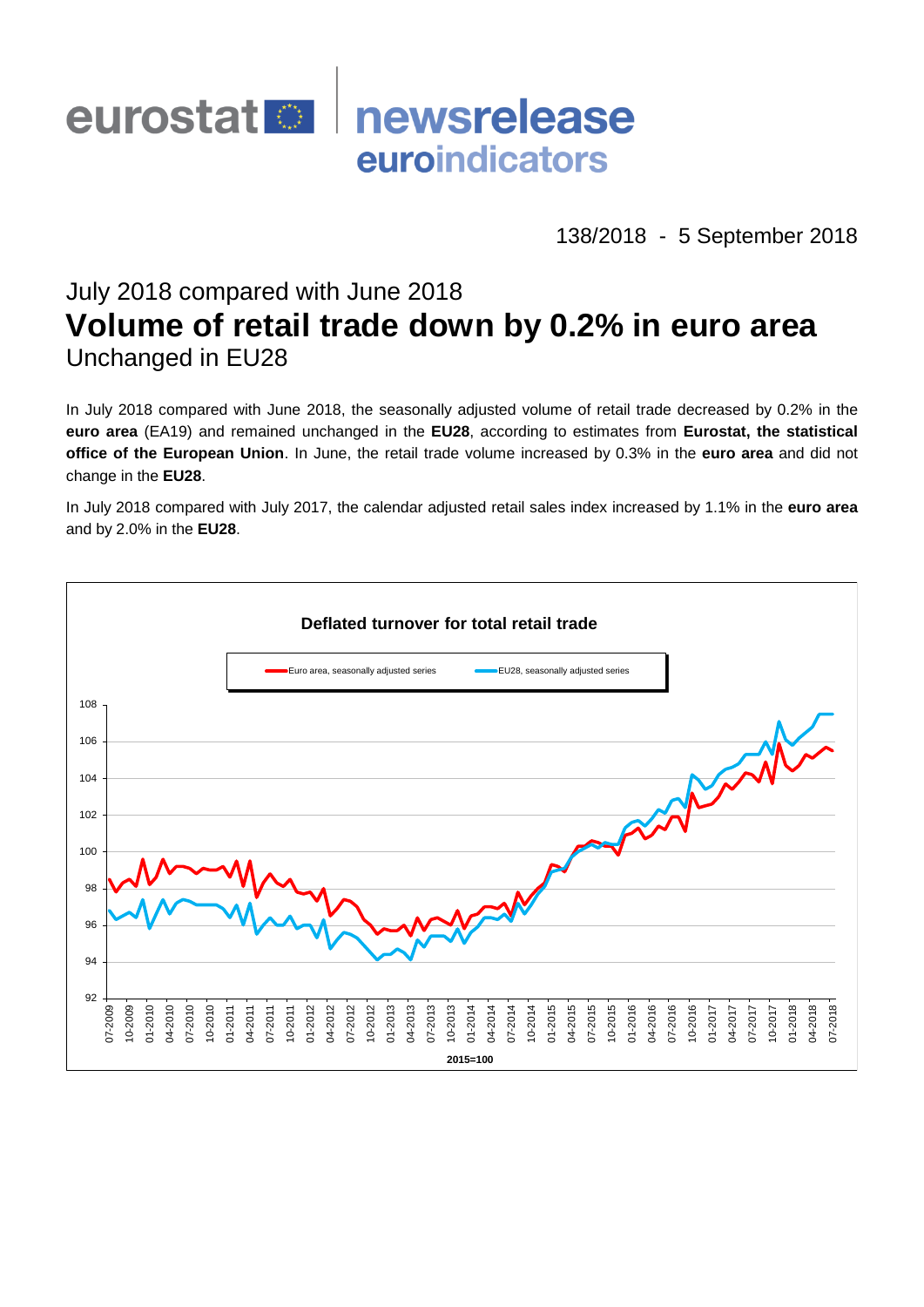### **Monthly comparison by retail sector and by Member State**

The 0.2% decrease in volume of retail trade in the **euro area** in July 2018, compared with June 2018, is due to a fall of 0.7% for automotive fuel and of 0.6% for "food, drinks and tobacco", while non-food products rose by 0.4%. In the **EU28**, the unchanged volume of retail trade is due to an increase in non-food products by 0.5%, while automotive fuels fell by 0.9% and "food, drinks and tobacco" by 0.3%.

Among Member States for which data are available, the largest decreases in the total retail trade volume were observed in **Belgium** (-2.1%), **Portugal** and **Sweden** (both -1.0%). The highest increase were registered in **Slovakia** and **Estonia** (both +1.1%) as well as the **United Kingdom** (+0.8%).

#### **Annual comparison by retail sector and by Member State**

The 1.1% increase in the volume of retail trade in the **euro area** in July 2018, compared with July 2017, is due to rises of 1.4% for "food, drinks and tobacco", by 1.3% for automotive fuels, and by 0.9% for non-food products. In the **EU28**, the 2.0% increase in retail trade volume is due to increases of 2.1% for automotive fuel, 1.9% for non-food products, and by 1.8% for "food, drinks and tobacco".

Among Member States for which data are available, the highest yearly increases in the total retail trade volume were registered in **Poland** (+7.7%), **Lithuania** (+7.2%) and **Ireland** (+6.6%). The largest decreases were observed in **Malta** (-2.6%), **Sweden** (-1.1%), and **Austria** (-1.0%).

#### Geographical information

The **euro area** (EA19) includes Belgium, Germany, Estonia, Ireland, Greece, Spain, France, Italy, Cyprus, Latvia, Lithuania, Luxembourg, Malta, the Netherlands, Austria, Portugal, Slovenia, Slovakia and Finland.

The **European Union** (EU28) includes Belgium, Bulgaria, the Czech Republic, Denmark, Germany, Estonia, Ireland, Greece, Spain, France, Croatia, Italy, Cyprus, Latvia, Lithuania, Luxembourg, Hungary, Malta, the Netherlands, Austria, Poland, Portugal, Romania, Slovenia, Slovakia, Finland, Sweden and the United Kingdom.

#### Methods and definitions

The **index of the volume of retail trade** measures the evolution of the turnover in retail trade, adjusted for price changes (deflated), i.e. the evolution of the total amount of goods sold, based on data adjusted for calendar and seasonal effects.

**Seasonally adjusted** euro area and EU series are calculated by aggregating the seasonally adjusted national data. Eurostat carries out the seasonal adjustment of the data for those countries that do not adjust their data for seasonal effects.

Missing observations from Member States for recent months are estimated for the calculation of the euro area and the EU aggregates.

#### Revisions and timetable

Data of previous months have been revised compared to those issued in the News Releas[e 129/2018](https://ec.europa.eu/eurostat/documents/2995521/9105340/4-03082018-AP-EN/4bea9201-cf62-477a-a827-060560d5ebea) of 3 August 2018. The monthly percentage change for June 2018 remained at +0.3% in the euro area and at 0.0 in the EU28. The annual percentage changes were revised from +1.2% to +1.5% in the euro area and from +1.9% to +2.1% in the EU28.

#### For more information

Eurostat [database section](http://ec.europa.eu/eurostat/web/short-term-business-statistics/data/database) on short-term business statistics Eurostat [Statistics Explained article](http://ec.europa.eu/eurostat/statistics-explained/index.php/Retail_trade_volume_index_overview) on the index of retail trade Th[e weights of the Member States](https://circabc.europa.eu/faces/jsp/extension/wai/navigation/container.jsp?FormPrincipal:_idcl=FormPrincipal:_id1&FormPrincipal_SUBMIT=1&id=d72689ec-103e-41a8-81d1-2e5ea5f171f5&javax.faces.ViewState=Y50wUIbl6rbSdK0%2F%2BRLo4HUrIhuyXFbXGB4hoffpE0a2uZFRW7u2k76HmA8XZsSjImil0xD53GDbY74G7XbycOTmBnKk85nxUijMdFsak%2FXa07bKHJs6gZV3Ifjo9z76EIgZl5mR%2FktzmHDjSOE%2B9h5Nq3w%3D) in the EU and euro area aggregates (See file EU-28\_EA-19 \_NEWS\_RELEASE\_WEIGHTINGS\_2015) Eurostat €-indicators [release calendar](http://ec.europa.eu/eurostat/news/release-calendar)

| Issued by: Eurostat Press Office |  |  |  |  |  |
|----------------------------------|--|--|--|--|--|
|----------------------------------|--|--|--|--|--|

**Baiba GRANDOVSKA Tel: +352-4301-33 444 [eurostat-pressoffice@ec.europa.eu](mailto:eurostat-pressoffice@ec.europa.eu)** For further information on data:

**Kristina DOURMASHKIN Tel: +352-4301-36 040 kristina.dourmashkin@ec.europa.eu**

[EurostatStatistics](http://www.facebook.com/EurostatStatistics) [ec.europa.eu/eurostat/](http://ec.europa.eu/eurostat/) [@EU\\_Eurostat](http://twitter.com/EU_Eurostat)

**Media requests**: Eurostat media support / Tel: +352-4301-33 408 / [eurostat-mediasupport@ec.europa.eu](mailto:eurostat-mediasupport@ec.europa.eu)

ec.europa.eu/eurostat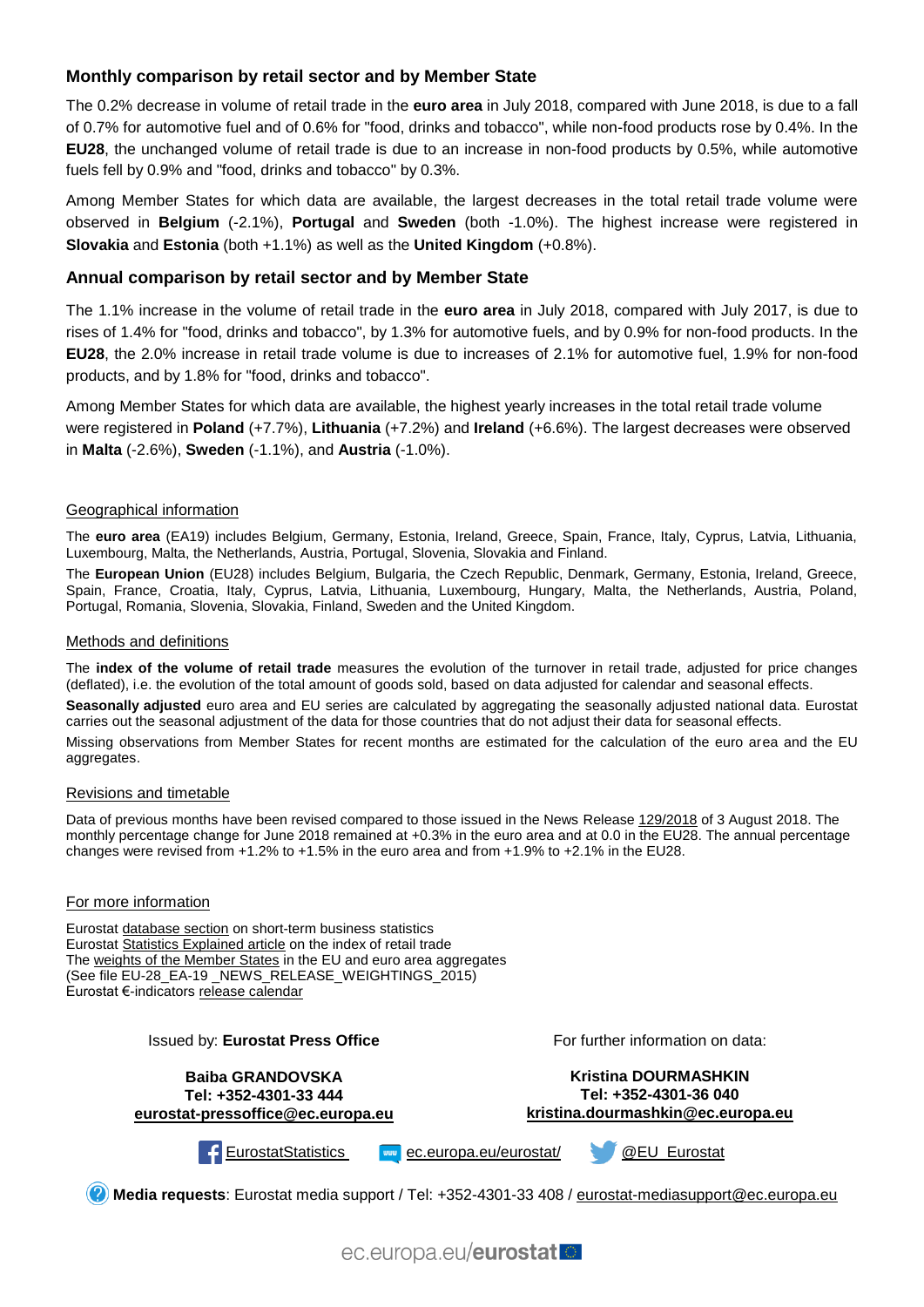## **Volume of retail trade**

% change compared with the previous month**\***

|                                                       | Feb-18 | Mar-18 | Apr-18 | May-18 | <b>Jun-18</b> | <b>Jul-18</b> |
|-------------------------------------------------------|--------|--------|--------|--------|---------------|---------------|
| <b>EA19</b>                                           |        |        |        |        |               |               |
| Total retail trade                                    | 0.3    | 0.6    | $-0.2$ | 0.3    | 0.3           | $-0.2$        |
| Food, drinks, tobacco                                 | 1.1    | 0.8    | $-1.4$ | 1.3    | 0.5           | $-0.6$        |
| Non-food products (except automotive fuel), of which: | $-0.3$ | 0.0    | 1.7    | $-0.8$ | $-0.2$        | 0.4           |
| Textiles, clothing, footwear                          | 0.7    | 0.3    | 2.0    | $-2.9$ | $-0.7$        | $1.4$         |
| Electrical goods and furniture                        | $-1.0$ | 0.2    | 1.4    | $-0.3$ | 0.6           | $-1.3$        |
| Computer equipment, books and other                   | $-0.7$ | 0.0    | 1.9    | 0.0    | $-0.6$        | $-0.2$        |
| Pharmaceutical and medical goods                      | 0.0    | 0.1    | 0.3    | $-0.5$ | 0.5           | 0.7           |
| Mail orders and internet                              | $-2.6$ | 3.6    | 3.0    | $-2.4$ | 3.8           | 1.0           |
| Automotive fuel in specialised stores                 | 0.9    | $-0.1$ | $-0.2$ | 0.7    | 0.8           | $-0.7$        |
| <b>EU28</b>                                           |        |        |        |        |               |               |
| Total retail trade                                    | 0.4    | 0.3    | 0.3    | 0.7    | 0.0           | 0.0           |
| Food, drinks, tobacco                                 | 1.2    | 0.6    | $-1.0$ | 1.5    | 0.3           | $-0.3$        |
| Non-food products (except automotive fuel), of which: | $-0.5$ | 0.2    | 1.6    | $-0.2$ | $-0.3$        | 0.5           |
| Textiles, clothing, footwear                          | $-0.2$ | 0.2    | 2.0    | $-1.5$ | $-0.6$        | 1.4           |
| Electrical goods and furniture                        | $-0.6$ | 0.1    | 1.7    | 0.0    | 0.4           | $-1.4$        |
| Computer equipment, books and other                   | $-1.0$ | $-0.7$ | 2.7    | $-0.2$ | $-1.1$        | 0.1           |
| Pharmaceutical and medical goods                      | 0.4    | 0.2    | 0.5    | $-0.1$ | 0.3           | $1.4$         |
| Mail orders and internet                              | $-1.4$ | 2.8    | 2.0    | $-0.4$ | 2.4           | 1.9           |
| Automotive fuel in specialised stores                 | 0.8    | $-0.8$ | 1.1    | 0.7    | 0.2           | $-0.9$        |

The source dataset is available [here.](http://appsso.eurostat.ec.europa.eu/nui/show.do?query=BOOKMARK_DS-075757_QID_-4D7F6645_UID_-3F171EB0&layout=TIME,C,X,0;GEO,L,Y,0;NACE_R2,L,Y,1;INDIC_BT,L,Z,0;S_ADJ,L,Z,1;UNIT,L,Z,2;INDICATORS,C,Z,3;&zSelection=DS-075757INDIC_BT,TOVV;DS-075757UNIT,PCH_PRE;DS-075757INDICATORS,OBS_FLAG;DS-075757S_ADJ,SCA;&rankName1=UNIT_1_2_-1_2&rankName2=INDIC-BT_1_2_-1_2&rankName3=INDICATORS_1_2_-1_2&rankName4=S-ADJ_1_2_-1_2&rankName5=TIME_1_0_0_0&rankName6=GEO_1_0_0_1&rankName7=NACE-R2_1_0_1_1&sortR=ASC_-1_FIRST&sortC=ASC_-1_FIRST&rStp=&cStp=&rDCh=&cDCh=&rDM=true&cDM=true&footnes=false&empty=false&wai=false&time_mode=ROLLING&time_most_recent=true&lang=EN&cfo=%23%23%23%2C%23%23%23.%23%23%23)

| <b>Total retail trade</b> | Feb-18           | Mar-18           | Apr-18           | $May-18$         | $Jun-18$         | <b>Jul-18</b> |
|---------------------------|------------------|------------------|------------------|------------------|------------------|---------------|
| <b>EA19</b>               | 0.3              | 0.6              | $-0.2$           | 0.3              | $\overline{0.3}$ | $-0.2$        |
| <b>EU28</b>               | 0.4              | 0.3              | 0.3              | 0.7              | 0.0              | 0.0           |
| <b>Belgium</b>            | 1.3              | 0.5              | $-1.5$           | 2.9              | 0.0              | $-2.1$        |
| <b>Bulgaria</b>           | $-0.2$           | 0.9              | 1.3              | 0.6              | 0.1              | 0.2           |
| <b>Czech Republic</b>     | 0.0              | 0.0              | 0.5              | 0.4              | $-0.1$           | c             |
| <b>Denmark</b>            | 0.0              | 0.8              | $-0.6$           | 1.4              | 0.0              | $-0.7$        |
| Germany                   | $-0.3$           | 0.4              | 1.4              | $-1.4$           | 0.9              | $-0.4$        |
| Estonia                   | $\overline{2.0}$ | 0.6              | $-2.7$           | $\overline{2.8}$ | $-1.8$           | 1.1           |
| Ireland                   | $-0.3$           | $-1.9$           | 2.1              | 1.6              | 0.3              | $-0.7$        |
| Greece                    | 1.3              | $-0.8$           | 0.9              | 0.6              | 0.0              | c             |
| Spain                     | 0.4              | 0.3              | $-0.7$           | 0.0              | 0.6              | $-0.9$        |
| <b>France</b>             | 1.0              | 1.6              | $-1.7$           | 1.3              | 0.4              | 0.4           |
| Croatia                   | $-1.2$           | $\overline{0.7}$ | 0.2              | 4.7              | $-4.6$           | C             |
| <b>Italy</b>              | C                | C                | $\mathbf{C}$     | $\mathbf{C}$     | C                | $\mathbf c$   |
| <b>Cyprus</b>             | 0.0              | 1.2              | $-1.8$           | 1.2              | 0.5              | $\mathbf c$   |
| Latvia                    | $-2.4$           | 2.1              | $-1.1$           | 3.0              | $-1.0$           | $-0.1$        |
| Lithuania                 | $-0.7$           | 1.2              | 2.0              | 0.9              | 0.0              | 0.2           |
| Luxembourg                | $-0.9$           | 1.4              | $-1.4$           | 0.6              | 0.0              | $0.0\,$       |
| <b>Hungary</b>            | $\overline{0.0}$ | $\overline{0.9}$ | $-0.2$           | $\overline{1.3}$ | $-0.1$           | $-0.1$        |
| <b>Malta</b>              | $-0.5$           | 0.1              | $-1.2$           | $\overline{0.7}$ | $-0.4$           | $-0.4$        |
| <b>Netherlands</b>        | $-0.8$           | $\overline{0.9}$ | 2.3              | $-0.7$           | $-0.3$           | c             |
| <b>Austria</b>            | $-0.5$           | 1.6              | 0.0              | $-0.5$           | $-0.3$           | $-0.6$        |
| Poland                    | 0.9              | $-0.2$           | 1.5              | 1.2              | 0.2              | 0.2           |
| Portugal                  | $-0.2$           | 1.7              | $-3.5$           | 4.8              | $-1.6$           | $-1.0$        |
| Romania                   | $-2.8$           | 1.0              | 2.1              | $\overline{2.0}$ | $-0.4$           | $-0.9$        |
| Slovenia                  | $-0.2$           | 1.2              | $-1.7$           | $\overline{3.3}$ | 0.4              | $-0.7$        |
| Slovakia                  | 0.4              | 1.0              | $-0.5$           | 0.8              | $-0.7$           | $1.1$         |
| <b>Finland</b>            | $-0.6$           | $\overline{0.2}$ | $-0.7$           | 2.5              | $-2.5$           | 0.4           |
| <b>Sweden</b>             | $-0.4$           | $\overline{2.0}$ | 0.8              | $-0.2$           | $-1.7$           | $-1.0$        |
| <b>United Kingdom</b>     | 0.8              | $-0.9$           | 1.6              | 1.5              | $-0.5$           | 0.8           |
| Norway                    | 0.3              | 0.4              | 0.6              | 1.9              | $-2.9$           | 0.7           |
| Switzerland               | 0.4              | $\overline{0.4}$ | $\overline{0.6}$ | $-0.9$           | $\overline{0.2}$ | $-0.9$        |

\* Calendar and seasonally adjusted

c Confidential

The source dataset is availabl[e here.](http://appsso.eurostat.ec.europa.eu/nui/show.do?query=BOOKMARK_DS-075757_QID_-3DAD769F_UID_-3F171EB0&layout=TIME,C,X,0;GEO,L,Y,0;INDIC_BT,L,Z,0;NACE_R2,L,Z,1;S_ADJ,L,Z,2;UNIT,L,Z,3;INDICATORS,C,Z,4;&zSelection=DS-075757INDIC_BT,TOVV;DS-075757NACE_R2,G47;DS-075757UNIT,PCH_PRE;DS-075757INDICATORS,OBS_FLAG;DS-075757S_ADJ,SCA;&rankName1=UNIT_1_2_-1_2&rankName2=INDIC-BT_1_2_-1_2&rankName3=INDICATORS_1_2_-1_2&rankName4=S-ADJ_1_2_-1_2&rankName5=NACE-R2_1_2_-1_2&rankName6=TIME_1_0_0_0&rankName7=GEO_1_2_0_1&sortC=ASC_-1_FIRST&rStp=&cStp=&rDCh=&cDCh=&rDM=true&cDM=true&footnes=false&empty=false&wai=false&time_mode=ROLLING&time_most_recent=true&lang=EN&cfo=%23%23%23%2C%23%23%23.%23%23%23)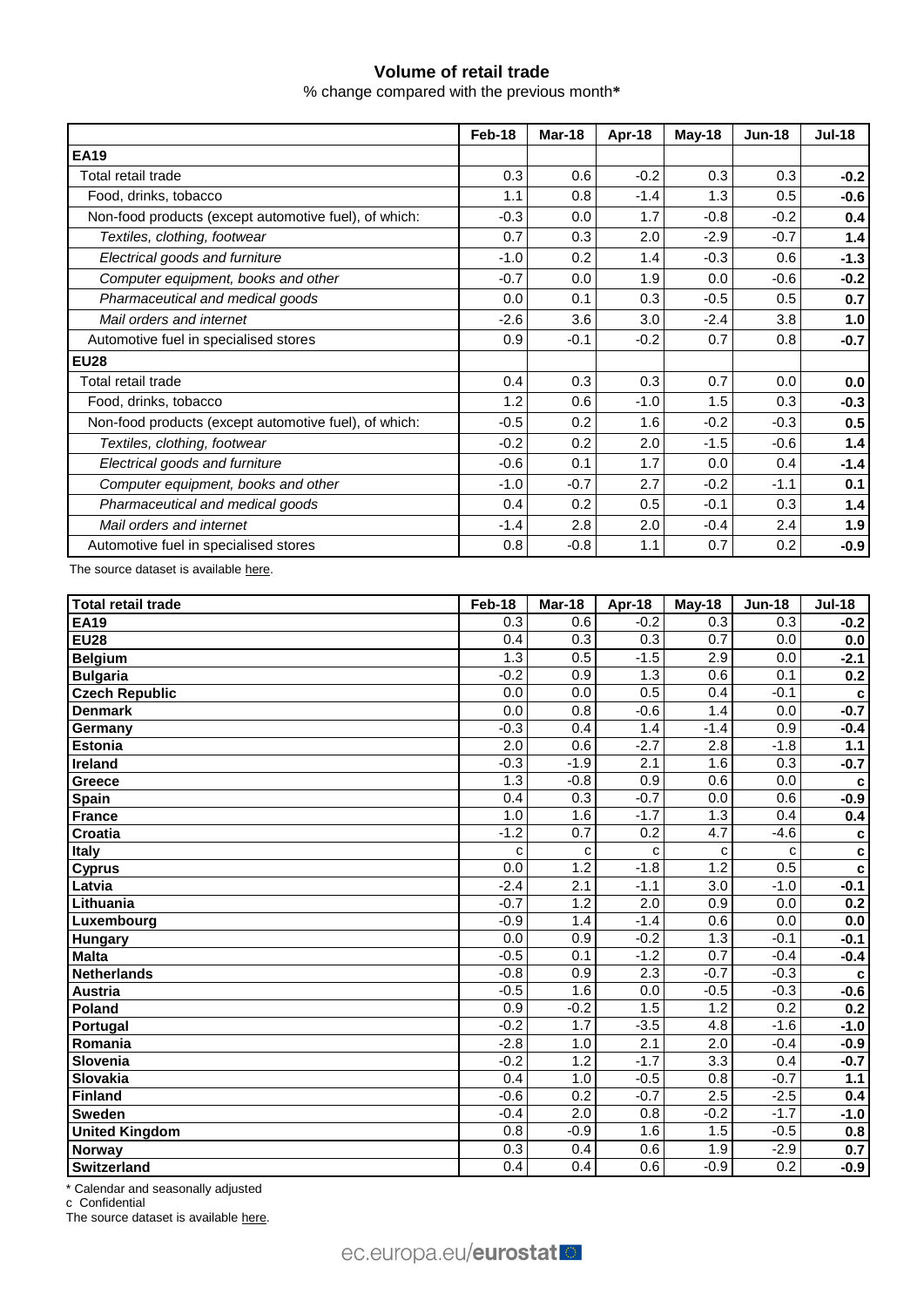### **Volume of retail trade**

% change compared with the same month of the previous year\*

|                                                       | Feb-18 | Mar-18 | Apr-18 | <b>May-18</b> | <b>Jun-18</b> | <b>Jul-18</b> |
|-------------------------------------------------------|--------|--------|--------|---------------|---------------|---------------|
| <b>EA19</b>                                           |        |        |        |               |               |               |
| Total retail trade                                    | 1.8    | 1.7    | 1.6    | 1.7           | 1.5           | 1.1           |
| Food, drinks, tobacco                                 | 1.9    | 2.5    | $-0.4$ | 2.0           | 1.8           | 1.4           |
| Non-food products (except automotive fuel), of which: | 1.9    | 1.0    | 3.5    | 1.8           | 1.3           | 0.9           |
| Textiles, clothing, footwear                          | $-1.6$ | $-2.4$ | 2.3    | $-2.5$        | $-2.2$        | $-1.8$        |
| Electrical goods and furniture                        | 0.8    | $-0.5$ | 1.5    | 1.8           | 1.5           | 0.3           |
| Computer equipment, books and other                   | 1.2    | $-0.6$ | 2.9    | 3.0           | 2.1           | 0.8           |
| Pharmaceutical and medical goods                      | 3.6    | 2.6    | 3.0    | 0.9           | 1.9           | 2.6           |
| Mail orders and internet                              | 3.9    | 6.1    | 10.2   | 4.5           | 9.2           | 7.3           |
| Automotive fuel in specialised stores                 | 0.7    | 0.7    | 0.6    | 0.2           | 1.0           | 1.3           |
| <b>EU28</b>                                           |        |        |        |               |               |               |
| Total retail trade                                    | 1.8    | 2.3    | 1.6    | 2.6           | 2.1           | 2.0           |
| Food, drinks, tobacco                                 | 1.4    | 2.6    | $-1.1$ | 2.3           | 2.2           | 1.8           |
| Non-food products (except automotive fuel), of which: | 1.8    | 2.1    | 3.4    | 3.1           | 2.1           | 1.9           |
| Textiles, clothing, footwear                          | $-1.7$ | $-2.6$ | 1.6    | $-1.0$        | $-1.3$        | $-0.4$        |
| Electrical goods and furniture                        | 1.2    | 0.4    | 1.4    | 3.4           | 2.7           | 0.8           |
| Computer equipment, books and other                   | $-0.2$ | 0.1    | 4.5    | 2.8           | 0.6           | 0.8           |
| Pharmaceutical and medical goods                      | 6.2    | 5.2    | 5.6    | 4.6           | 5.1           | 6.5           |
| Mail orders and internet                              | 5.4    | 8.2    | 9.0    | 7.6           | 9.4           | 10.0          |
| Automotive fuel in specialised stores                 | 2.6    | 1.7    | 2.7    | 2.4           | 2.4           | 2.1           |

The source dataset is available [here.](http://appsso.eurostat.ec.europa.eu/nui/show.do?query=BOOKMARK_DS-075757_QID_1411862_UID_-3F171EB0&layout=TIME,C,X,0;GEO,L,Y,0;NACE_R2,L,Y,1;INDIC_BT,L,Z,0;S_ADJ,L,Z,1;UNIT,L,Z,2;INDICATORS,C,Z,3;&zSelection=DS-075757INDIC_BT,TOVV;DS-075757UNIT,PCH_SM;DS-075757INDICATORS,OBS_FLAG;DS-075757S_ADJ,CA;&rankName1=UNIT_1_2_-1_2&rankName2=INDIC-BT_1_2_-1_2&rankName3=INDICATORS_1_2_-1_2&rankName4=S-ADJ_1_2_-1_2&rankName5=TIME_1_0_0_0&rankName6=GEO_1_0_0_1&rankName7=NACE-R2_1_0_1_1&sortR=ASC_-1_FIRST&sortC=ASC_-1_FIRST&rStp=&cStp=&rDCh=&cDCh=&rDM=true&cDM=true&footnes=false&empty=false&wai=false&time_mode=ROLLING&time_most_recent=true&lang=EN&cfo=%23%23%23%2C%23%23%23.%23%23%23)

| <b>Total retail trade</b> | Feb-18           | Mar-18           | Apr-18           | $May-18$         | $Jun-18$         | <b>Jul-18</b> |
|---------------------------|------------------|------------------|------------------|------------------|------------------|---------------|
| <b>EA19</b>               | 1.8              | 1.7              | 1.6              | 1.7              | 1.5              | 1.1           |
| <b>EU28</b>               | 1.8              | 2.3              | 1.6              | 2.6              | 2.1              | 2.0           |
| <b>Belgium</b>            | 0.8              | $-0.2$           | $-1.4$           | $-0.2$           | $-0.1$           | 0.3           |
| <b>Bulgaria</b>           | 3.0              | 2.4              | 5.1              | 6.2              | 6.0              | 4.9           |
| <b>Czech Republic</b>     | 6.2              | 4.5              | 4.9              | 4.9              | $\overline{3.2}$ | c             |
| <b>Denmark</b>            | 0.5              | 1.8              | $-0.1$           | 3.3              | 2.8              | 1.1           |
| Germany                   | 1.1              | 0.1              | $\overline{3.2}$ | 0.9              | $0.\overline{8}$ | 0.7           |
| <b>Estonia</b>            | $\overline{2.3}$ | 1.6              | $-1.9$           | 1.6              | $-1.8$           | 1.2           |
| Ireland                   | 6.5              | 3.4              | 3.1              | 5.0              | 8.9              | 6.6           |
| Greece                    | $-0.4$           | 1.5              | 1.6              | 4.1              | 1.8              | $\mathbf{c}$  |
| Spain                     | 2.1              | 1.7              | $\overline{0.2}$ | $-0.2$           | $\overline{0.3}$ | $-0.8$        |
| France                    | 3.0              | 4.6              | 2.3              | 3.1              | 3.9              | 2.7           |
| <b>Croatia</b>            | 0.0              | $\overline{2.0}$ | 5.2              | 9.2              | 1.1              | $\mathbf c$   |
| <b>Italy</b>              | C                | $\mathbf{C}$     | C                | $\mathbf{C}$     | $\mathbf C$      | $\mathbf c$   |
| <b>Cyprus</b>             | 8.0              | 9.8              | 4.7              | 5.0              | 5.3              | $\mathbf c$   |
| Latvia                    | 3.5              | 6.3              | 3.1              | 6.7              | 5.5              | 4.3           |
| Lithuania                 | $\overline{3.0}$ | 5.2              | 7.0              | $\overline{7.1}$ | 7.2              | 7.2           |
| Luxembourg                | 1.7              | 6.4              | $-0.9$           | 0.0              | 0.3              | 0.3           |
| <b>Hungary</b>            | 6.7              | 7.1              | 6.1              | 7.6              | 6.3              | 5.3           |
| <b>Malta</b>              | 3.4              | 2.0              | $-3.3$           | $-0.3$           | $-1.7$           | $-2.6$        |
| <b>Netherlands</b>        | 2.5              | 2.1              | 5.1              | 3.3              | $\overline{2.7}$ | $\mathbf c$   |
| <b>Austria</b>            | 0.1              | 0.6              | 1.6              | 0.7              | $-0.9$           | $-1.0$        |
| Poland                    | $\overline{7.1}$ | 6.0              | 7.9              | 8.4              | 7.8              | 7.7           |
| Portugal                  | 4.5              | 5.5              | 1.1              | 5.8              | $\overline{3.2}$ | 2.2           |
| Romania                   | 4.7              | 4.3              | 7.2              | 7.0              | 8.1              | 4.5           |
| Slovenia                  | $-1.7$           | 0.5              | $-0.8$           | 4.0              | 4.6              | 2.1           |
| Slovakia                  | 5.0              | $\overline{5.1}$ | 2.8              | 3.5              | $\overline{1.2}$ | 4.3           |
| Finland                   | $\overline{2.3}$ | $\overline{2.8}$ | $\overline{0.8}$ | 4.9              | $\overline{0.2}$ | 0.4           |
| <b>Sweden</b>             | $-0.2$           | $\overline{3.0}$ | $\overline{3.8}$ | 3.6              | 0.5              | $-1.1$        |
| <b>United Kingdom</b>     | 0.6              | $\overline{3.6}$ | $-1.3$           | 3.9              | $\overline{2.8}$ | 3.9           |
| <b>Norway</b>             | 1.1              | 1.2              | 1.9              | 3.1              | $-0.4$           | 0.1           |
| <b>Switzerland</b>        | $-0.2$           | $-1.2$           | 3.0              | 0.7              | 0.2              | $-0.3$        |

\* Calendar adjusted

c Confidential

The source dataset is availabl[e here.](http://appsso.eurostat.ec.europa.eu/nui/show.do?query=BOOKMARK_DS-075757_QID_4868268A_UID_-3F171EB0&layout=TIME,C,X,0;GEO,L,Y,0;INDIC_BT,L,Z,0;NACE_R2,L,Z,1;S_ADJ,L,Z,2;UNIT,L,Z,3;INDICATORS,C,Z,4;&zSelection=DS-075757INDIC_BT,TOVV;DS-075757NACE_R2,G47;DS-075757UNIT,PCH_SM;DS-075757INDICATORS,OBS_FLAG;DS-075757S_ADJ,CA;&rankName1=UNIT_1_2_-1_2&rankName2=INDIC-BT_1_2_-1_2&rankName3=INDICATORS_1_2_-1_2&rankName4=S-ADJ_1_2_-1_2&rankName5=NACE-R2_1_2_-1_2&rankName6=TIME_1_0_0_0&rankName7=GEO_1_2_0_1&sortC=ASC_-1_FIRST&rStp=&cStp=&rDCh=&cDCh=&rDM=true&cDM=true&footnes=false&empty=false&wai=false&time_mode=ROLLING&time_most_recent=true&lang=EN&cfo=%23%23%23%2C%23%23%23.%23%23%23)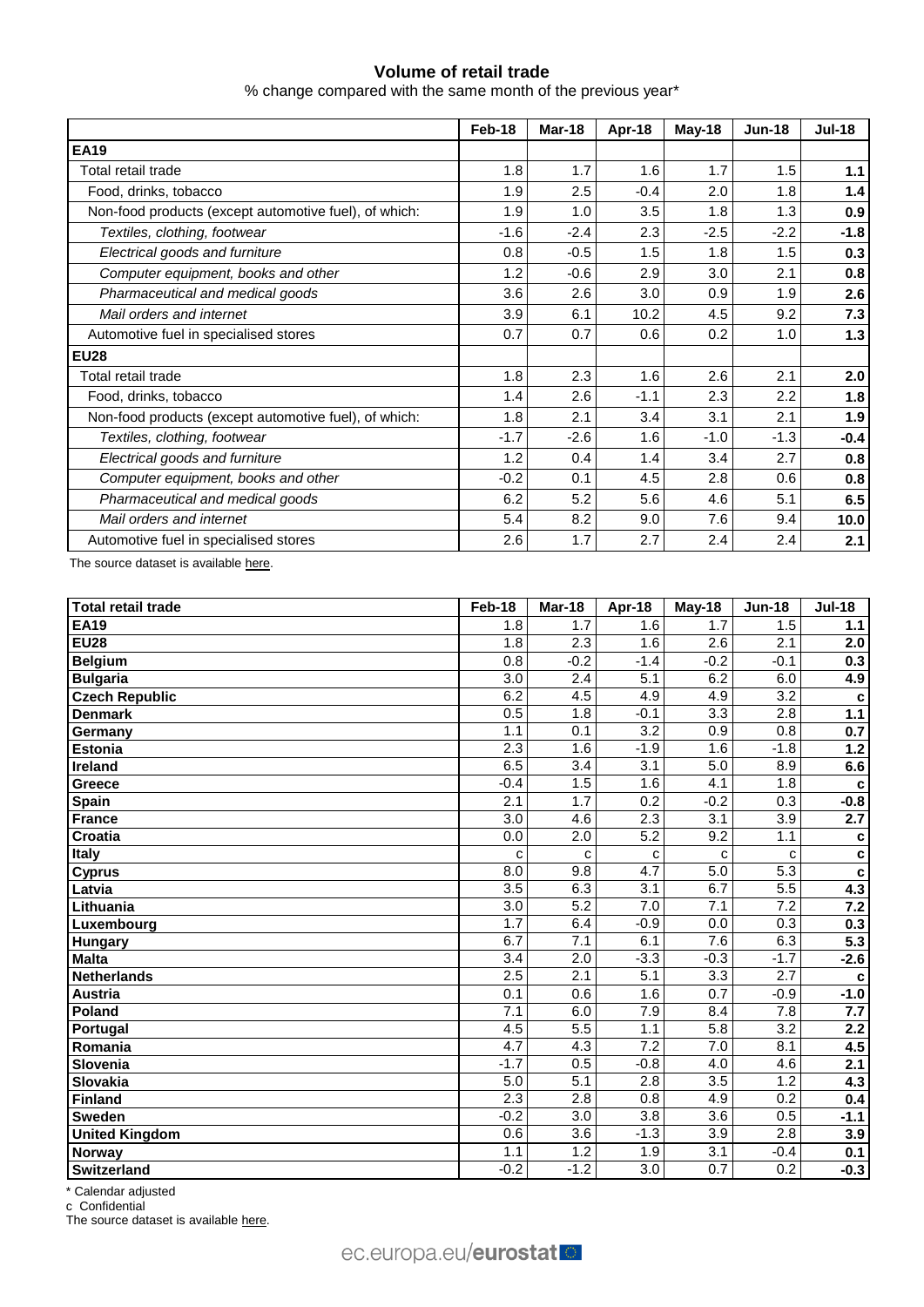# **Deflated turnover indices for total retail trade, calendar and seasonally adjusted**

(base year 2015)

|                       | 07/17 | 08/17 | 09/17 | 10/17 | 11/17       | 12/17 | 01/18 | 02/18 | 03/18 | 04/18 | 05/18 | 06/18 | 07/18 |
|-----------------------|-------|-------|-------|-------|-------------|-------|-------|-------|-------|-------|-------|-------|-------|
| <b>EA19</b>           | 104.2 | 103.8 | 104.9 | 103.7 | 105.9       | 104.7 | 104.4 | 104.7 | 105.3 | 105.1 | 105.4 | 105.7 | 105.5 |
| <b>EU28</b>           | 105.3 | 105.3 | 106.0 | 105.3 | 107.1       | 106.1 | 105.8 | 106.2 | 106.5 | 106.8 | 107.5 | 107.5 | 107.5 |
| <b>Belgium</b>        | 98.3  | 98.2  | 99.3  | 98.2  | 101.2       | 100.0 | 97.7  | 99.0  | 99.5  | 98.0  | 100.8 | 100.8 | 98.7  |
| <b>Bulgaria</b>       | 109.9 | 110.5 | 110.5 | 111.3 | 111.6       | 112.2 | 112.0 | 111.8 | 112.8 | 114.3 | 115.0 | 115.1 | 115.3 |
| <b>Czech Republic</b> | 111.1 | 111.6 | 112.7 | 112.1 | 113.6       | 113.9 | 114.7 | 114.7 | 114.7 | 115.3 | 115.8 | 115.7 | c     |
| <b>Denmark</b>        | 102.2 | 101.7 | 102.7 | 101.6 | 103.2       | 103.0 | 102.5 | 102.5 | 103.3 | 102.7 | 104.1 | 104.1 | 103.4 |
| Germany               | 105.3 | 104.7 | 106.4 | 105.1 | 107.0       | 106.1 | 105.5 | 105.2 | 105.6 | 107.1 | 105.6 | 106.5 | 106.1 |
| <b>Estonia</b>        | 105.3 | 104.9 | 106.0 | 105.6 | 105.6       | 107.4 | 104.6 | 106.7 | 107.3 | 104.4 | 107.3 | 105.4 | 106.6 |
| Ireland               | 111.3 | 111.4 | 111.6 | 111.6 | 114.9       | 112.0 | 113.6 | 113.3 | 111.2 | 113.5 | 115.3 | 115.7 | 114.9 |
| <b>Greece</b>         | 103.1 | 100.1 | 100.1 | 100.6 | 99.7        | 101.3 | 100.8 | 102.1 | 101.3 | 102.2 | 102.8 | 102.8 | c     |
| <b>Spain</b>          | 105.3 | 105.0 | 105.7 | 103.9 | 106.2       | 104.9 | 105.1 | 105.5 | 105.8 | 105.1 | 105.1 | 105.7 | 104.7 |
| <b>France</b>         | 106.7 | 106.7 | 108.6 | 106.3 | 110.1       | 108.1 | 107.4 | 108.5 | 110.2 | 108.3 | 109.7 | 110.1 | 110.5 |
| Croatia               | 106.3 | 106.5 | 105.6 | 105.2 | 106.5       | 106.0 | 107.9 | 106.6 | 107.3 | 107.5 | 112.5 | 107.3 | C     |
| <b>Italy</b>          | C     | c     | с     | с     | $\mathbf c$ | C     | c     |       | C     | c     | C     | C     | C     |
| <b>Cyprus</b>         | 112.7 | 112.0 | 113.8 | 113.4 | 114.8       | 114.1 | 116.7 | 116.7 | 118.1 | 116.0 | 117.4 | 118.0 | c     |
| Latvia                | 107.0 | 107.7 | 107.2 | 107.2 | 109.0       | 109.2 | 111.0 | 108.3 | 110.6 | 109.4 | 112.7 | 111.6 | 111.5 |
| Lithuania             | 111.1 | 111.9 | 111.7 | 111.9 | 113.3       | 114.5 | 114.7 | 113.9 | 115.3 | 117.6 | 118.7 | 118.7 | 118.9 |
| Luxembourg            | 34.5  | 34.1  | 34.6  | 34.3  | 34.7        | 34.4  | 34.8  | 34.5  | 35.0  | 34.5  | 34.7  | 34.7  | 34.7  |
| Hungary               | 110.5 | 110.9 | 112.1 | 112.7 | 113.2       | 113.6 | 114.8 | 114.8 | 115.8 | 115.6 | 117.1 | 117.0 | 116.9 |
| <b>Malta</b>          | 108.2 | 108.3 | 110.0 | 109.1 | 108.2       | 110.3 | 109.1 | 108.5 | 108.6 | 107.3 | 108.1 | 107.7 | 107.3 |
| <b>Netherlands</b>    | 105.0 | 104.3 | 105.3 | 105.0 | 107.0       | 105.3 | 106.4 | 105.5 | 106.4 | 108.8 | 108.0 | 107.7 | C     |
| <b>Austria</b>        | 102.8 | 101.5 | 102.8 | 101.0 | 103.3       | 100.7 | 102.1 | 101.6 | 103.2 | 103.2 | 102.7 | 102.4 | 101.8 |
| Poland                | 112.3 | 112.3 | 113.1 | 113.4 | 116.3       | 115.3 | 116.4 | 117.4 | 117.2 | 118.9 | 120.3 | 120.6 | 120.8 |
| Portugal              | 107.6 | 107.1 | 108.0 | 106.2 | 109.4       | 109.8 | 109.8 | 109.6 | 111.5 | 107.6 | 112.8 | 111.0 | 109.9 |
| Romania               | 125.2 | 128.8 | 129.0 | 128.4 | 129.7       | 131.9 | 130.1 | 126.5 | 127.8 | 130.5 | 133.1 | 132.6 | 131.4 |
| Slovenia              | 112.6 | 111.5 | 111.8 | 112.7 | 115.2       | 112.8 | 112.3 | 112.1 | 113.5 | 111.6 | 115.3 | 115.8 | 115.0 |
| Slovakia              | 107.4 | 108.9 | 108.7 | 109.2 | 110.3       | 111.1 | 110.0 | 110.4 | 111.5 | 110.9 | 111.8 | 111.0 | 112.2 |
| <b>Finland</b>        | 105.1 | 105.0 | 105.5 | 105.2 | 106.6       | 106.0 | 106.4 | 105.8 | 106.0 | 105.3 | 107.9 | 105.2 | 105.6 |
| <b>Sweden</b>         | 104.9 | 104.4 | 105.0 | 105.1 | 106.1       | 105.4 | 104.3 | 103.9 | 106.0 | 106.8 | 106.6 | 104.8 | 103.8 |
| <b>United Kingdom</b> | 106.1 | 107.5 | 106.6 | 107.2 | 107.9       | 106.7 | 106.6 | 107.5 | 106.5 | 108.2 | 109.8 | 109.3 | 110.2 |
| <b>Norway</b>         | 102.7 | 102.1 | 101.3 | 101.1 | 103.2       | 102.2 | 101.8 | 102.1 | 102.5 | 103.1 | 105.1 | 102.1 | 102.8 |
| <b>Switzerland</b>    | 98.0  | 96.9  | 97.9  | 97.3  | 99.1        | 98.3  | 98.0  | 98.4  | 98.8  | 99.4  | 98.5  | 98.7  | 97.8  |

c Confidential

The source dataset is available [here.](http://appsso.eurostat.ec.europa.eu/nui/show.do?query=BOOKMARK_DS-075757_QID_7EF248B9_UID_-3F171EB0&layout=TIME,C,X,0;GEO,L,Y,0;INDIC_BT,L,Z,0;NACE_R2,L,Z,1;S_ADJ,L,Z,2;UNIT,L,Z,3;INDICATORS,C,Z,4;&zSelection=DS-075757INDIC_BT,TOVV;DS-075757NACE_R2,G47;DS-075757UNIT,I10;DS-075757INDICATORS,OBS_FLAG;DS-075757S_ADJ,SCA;&rankName1=UNIT_1_2_-1_2&rankName2=INDIC-BT_1_2_-1_2&rankName3=INDICATORS_1_2_-1_2&rankName4=S-ADJ_1_2_-1_2&rankName5=NACE-R2_1_2_-1_2&rankName6=TIME_1_0_0_0&rankName7=GEO_1_2_0_1&sortC=ASC_-1_FIRST&rStp=&cStp=&rDCh=&cDCh=&rDM=true&cDM=true&footnes=false&empty=false&wai=false&time_mode=ROLLING&time_most_recent=true&lang=EN&cfo=%23%23%23%2C%23%23%23.%23%23%23)